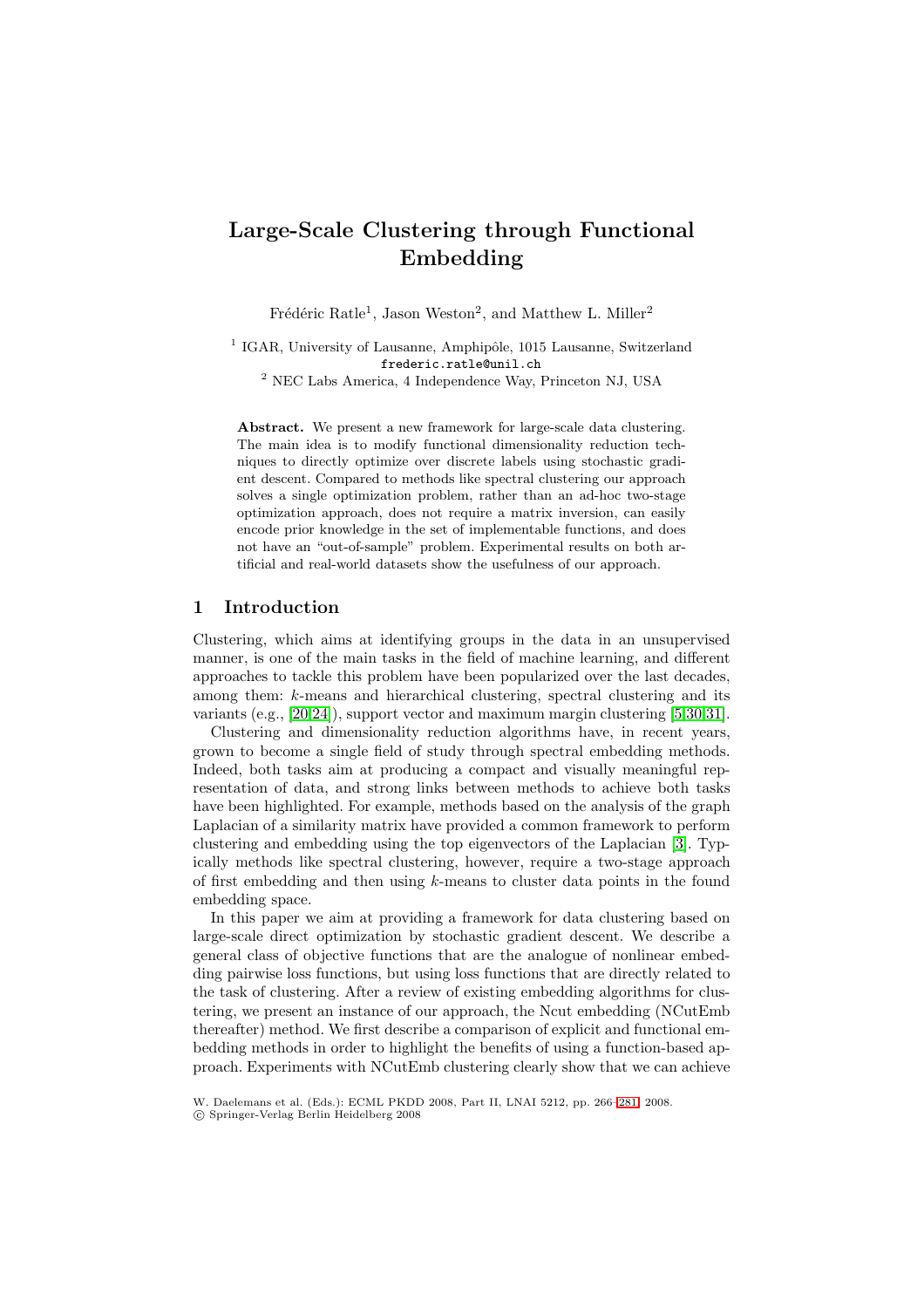error rates inferior or *at most* similar to those obtained with deterministic batch methods using stochastic gradient descent, while obtaining at the same time a model for new examples as they become available, thus avoiding the so-called "out-of-sample" problem.

# **2 Existing Methods: Embedding and Clustering**

The problem of learning the underlying data structure from unlabeled examples has been intensively studied with both functional and explicit (point-based) methods. This problem is usually referred to as manifold learning or dimensionality reduction in the machine learning literature. Self-organizing maps and autoassociator networks are classical examples of function-based embedding methods. While these methods have traditionally been based on various heuristics, recent work [\[4](#page-14-3)[,13,](#page-14-4)[14\]](#page-14-5) has shown that functional methods can benefit from the theoretical understanding of dimensionality reduction made since the nineties, and offer several practical advantages over explicit methods.

#### **2.1 Point-Based Methods**

Point-based, or explicit, methods are most commonly rooted either in principal component analysis or multidimensional scaling, two well-known linear embedding methods, which provide them a sound mathematical background. They provide a point-to-point correspondence between the input space and the intrinsic space in which the data lie. Explicit methods have been multiplied in recent years, and include the following methods and their variants: kernel PCA [\[23\]](#page-15-4), Isomap [\[25\]](#page-15-5), Locally Linear Embedding [\[21\]](#page-15-6), Maximum Variance Unfolding [\[28\]](#page-15-7) and Laplacian Eigenmaps [\[3\]](#page-14-1). Thorough reviews of this family of methods can be found in [\[19](#page-15-8)[,22\]](#page-15-9).

**Laplacian Eigenmaps and Spectral Clustering.** We will briefly describe here Laplacian Eigenmaps (LE), as it is central to the remainder of the paper. The idea behind LE is to map nearby inputs to nearby outputs, hence preserving the neighborhood relations between data points. This preservation of neighborhood structure renders the method insensitive to outliers, thus making it appropriate for clustering. LE finds the embedding that minimizes the following loss function:

$$
\sum_{ij} L(f_i, f_j, W_{ij}) = \sum_{ij} W_{ij} ||f_i - f_j||^2
$$
\n(1)

<span id="page-1-0"></span>where  $f_k \in \mathbb{R}^d$  is the embedding of training example k. The algorithm finds an embedding of examples given a distance metric between the examples encoded in the graph Laplacian  $L = D - W$ , where W is a similarity ("affinity") ma-<br>trix between examples and  $D \cdot \cdot = \sum W \cdot$  is the (diagonal) degree matrix. The trix between examples and  $D_{ii} = \sum_j W_{ij}$  is the (diagonal) degree matrix. The basis vectors of the embedding are given by the top eigenvectors of the graph basis vectors of the embedding are given by the top eigenvectors of the graph Laplacian. LE can be summarized as follows: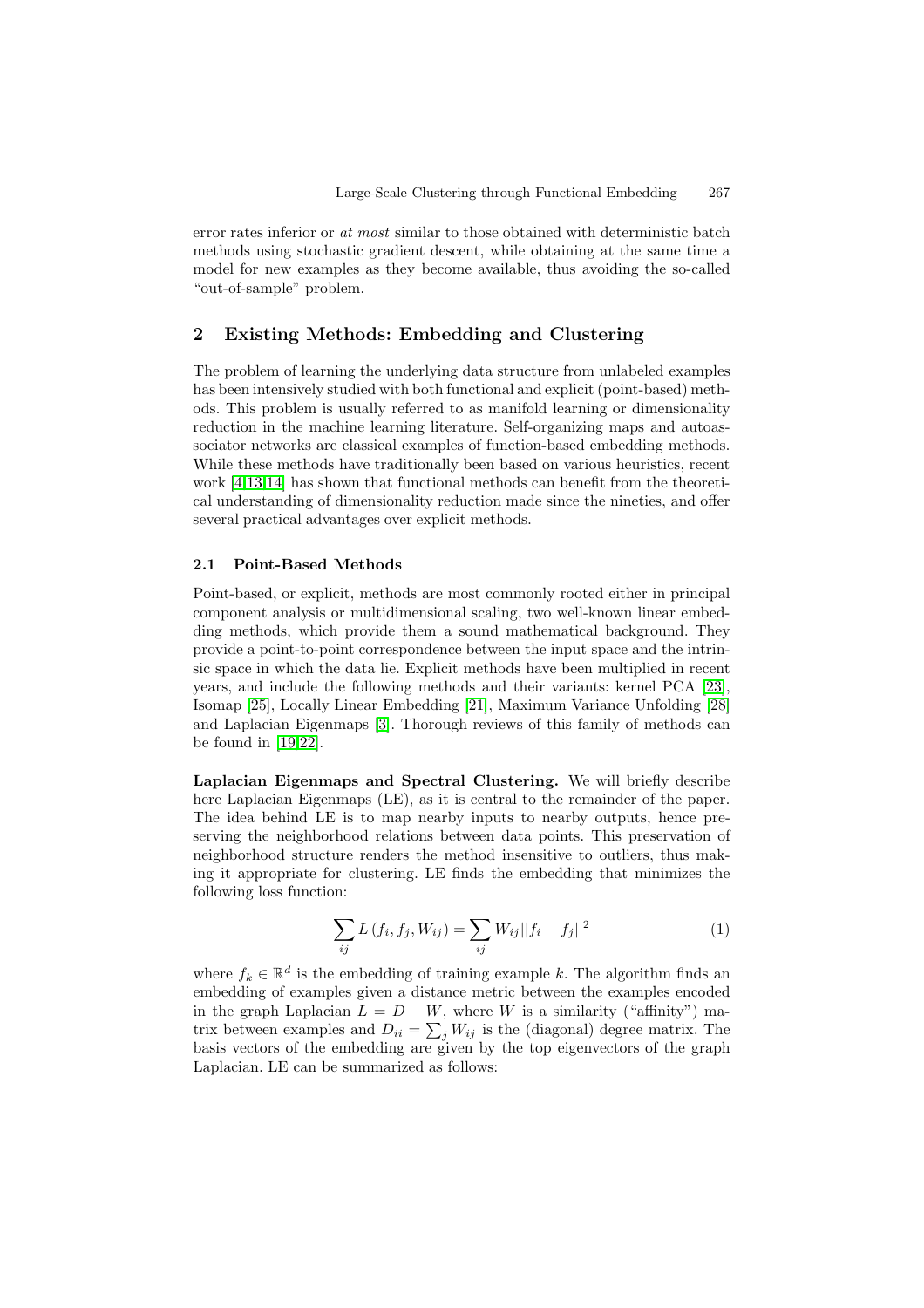- 1. Construct the **neighborhood graph**.
- 2. Choose weights on the edges (e.g.,  $W_{ij} = 1$  if i and j are neighbors, or  $W_{ij} = e^{\frac{||x_i - x_j||^2}{2\sigma^2}}.$ <br>Solve the **eigenv**
- 3. Solve the **eigenvalue problem**  $L\mathbf{v} = \lambda D\mathbf{v}$ , where  $D_{ii} = \sum_j W_{ij}$  and  $L = D W$  $D - W$ ).

There is a direct connection between LE and spectral clustering (SC). Both methods are based on the graph Laplacian of a similarity matrix. Spectral clustering only involves a supplementary step, that is, clustering the spectral images using a conventional clustering algorithm such as k-means.

Explicit methods have a unique solution. However, their cost becomes prohibitive when confronted with large datasets. Moreover, a vector  $f_i$  has to be learnt in order to embed an example  $x_i$  into a K-dimensional space; each example is embedded separately, and after training, given a new example  $x^*$  there is no straightforward way to embed it. This is referred to as the "out-of-sample" problem, which several authors have tried to address with special techniques (e.g., [\[6,](#page-14-6)[16,](#page-14-7)[26\]](#page-15-10)). Learning a function-based embedding might prove useful to solve the above problems.

## **2.2 Functional Methods**

While explicit methods learn directly the underlying low-dimensional representation, functional methods learn a mapping from the input space to the lowdimensional space. In this paper, we show that with the latter approach, learning can often be faster, while being easily generalizable to new data points, as we obtain a function and thus avoid the so-called out-of-sample problem.

As proposed in [\[14\]](#page-14-5), one can instead of learning vectors learn a function-based embedding, i.e.,  $y_i = f(x_i)$ , using some family of functions to choose f. Adopting this approach can provide several gains:

- Training is faster since if two examples  $x_i$  and  $x_j$  are highly correlated, the embedding for  $f(x_i)$  will be good before we have even seen it during training if we have trained well on  $f(x_i)$  already.
- **–** Prior knowledge can be expressed via the set of possible embedding functions, as noted in [\[14\]](#page-14-5). In their work they showed how choosing a set of functions based on convolutions exploiting prior knowledge of images they achieve improved embedding results. In the clustering algorithms we develop, we will be able to encode this type of prior in exactly the same way.
- **–** There is no out-of-sample problem, as we have the embedding y<sup>∗</sup> <sup>=</sup> <sup>f</sup>(x<sup>∗</sup>).
- By choosing  $f(x)$  of sufficiently high capacity, we can find the solution provided by a point-based embedding. By capacity we mean the complexity of the class of functions  $f(x)$ , measured by, e.g., the VC dimension.

Several methods have been devised to provide a model that is based on an embedding criterion. In [\[4\]](#page-14-3), the authors incorporate a LE-type of regularization (see Eq. [1\)](#page-1-0) in the cost function of the SVM, which provides a functional version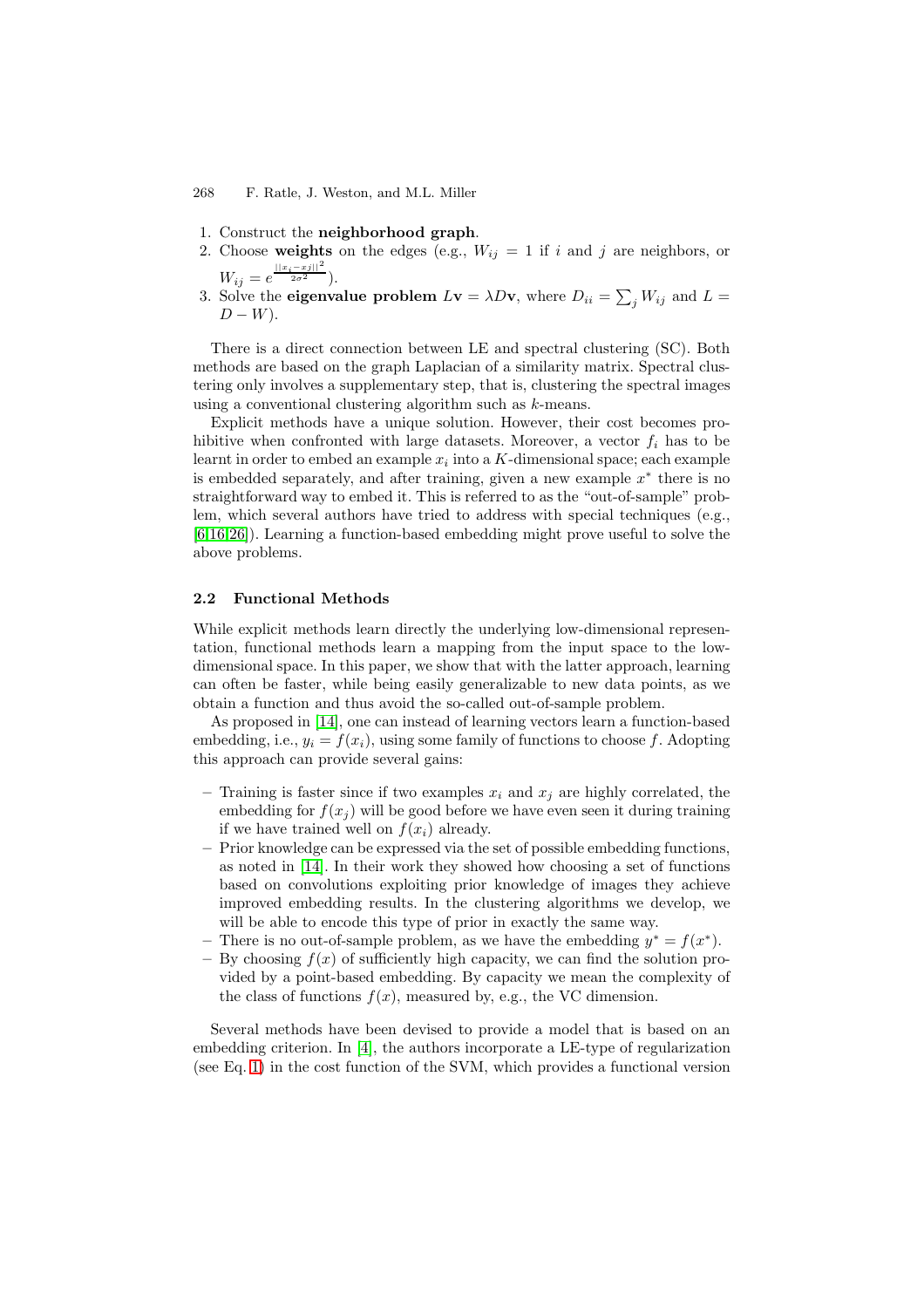of this embedding method, where the function used is a kernel-based classifier. This method is known as the Laplacian SVM (LapSVM).

The above mentioned algorithms are functional embedding algorithms. Of course there are many functional clustering algorithms as well, e.g. classical k-means. Several authors also showed how to implement functional clustering within the context of a support vector machine by proposing objectives whereby good clusterings have large margins [\[5,](#page-14-0)[30,](#page-15-2)[31\]](#page-15-3).

**DrLIM Embedding and Siamese Networks.** Hadsell, Chopra and LeCun [\[14\]](#page-14-5) recently suggested to minimize the following loss function for embedding:

$$
\sum_{ij} L(f_i, f_j, W_{ij}) = \sum_{ij} W_{ij} ||f_i - f_j||^2 + \sum_{ij} (1 - W_{ij}) \max(0, m - ||f_i - f_j||)^2
$$
 (2)

where  $W_{ij} = 1$  if i and j are deemed similar and 0 otherwise, and m is the size of the margin. DrLIM encourages similar examples to be mapped closely, and dissimilar ones to be separated by at least the distance *m*. This is related to energy-based models in general, such as Ising models or Hopfield networks, but it is based on neighborhood relations rather than actual labels.

Another similar approach is the Normalized Embedding [\[9\]](#page-14-8). The loss function, independent of magnitude, encourages similar examples to be positively correlated:

$$
\sum_{ij} L(f_i, f_j, W_{ij}) = \sum_{ij} -W_{ij} \frac{f_i \cdot f_j}{||f_i|| ||f_j||} + \sum_{ij} (1 - W_{ij}) \frac{f_i \cdot f_j}{||f_i|| ||f_j||}
$$
(3)

These two loss functions were implemented as instantiations of a general class of neural networks called *siamese networks*. However, potentially any class of functions can be used to implement  $f$ .

# **3 Functional Embeddings for Clustering**

In the above we considered the task of embedding data in a  $K$ -dimensional space  $K < p$ , where p is the dimensionality of the input. This can be viewed as soft clustering; for instance, PCA and soft k-means are guaranteed to provide, under certain conditions, the same result (see e.g. [\[12\]](#page-14-9)).

We now propose a general objective for using functional embeddings for clustering. In our framework, one optimizes the following loss:

$$
\sum_{c} \sum_{ij} L(f(x_i), c) \ Y_c(f(x_i), f(x_j), W_{ij}) \tag{4}
$$

**–** W is a pairwise similarity matrix defined *a priori* as in previous algorithms.  $- L(\cdot)$  is a classification based loss function such as the hinge loss:

$$
L(f(x), y) = H(yf(x)) = \max(0, 1 - yf(x)))
$$
\n(5)

For the multiclass case we can use  $L(f(x), y) = \sum_{c=1}^{K} H(y(c) f_c(x))$ . Here,  $y(c) = 1$  if  $y = c$  and -1 otherwise.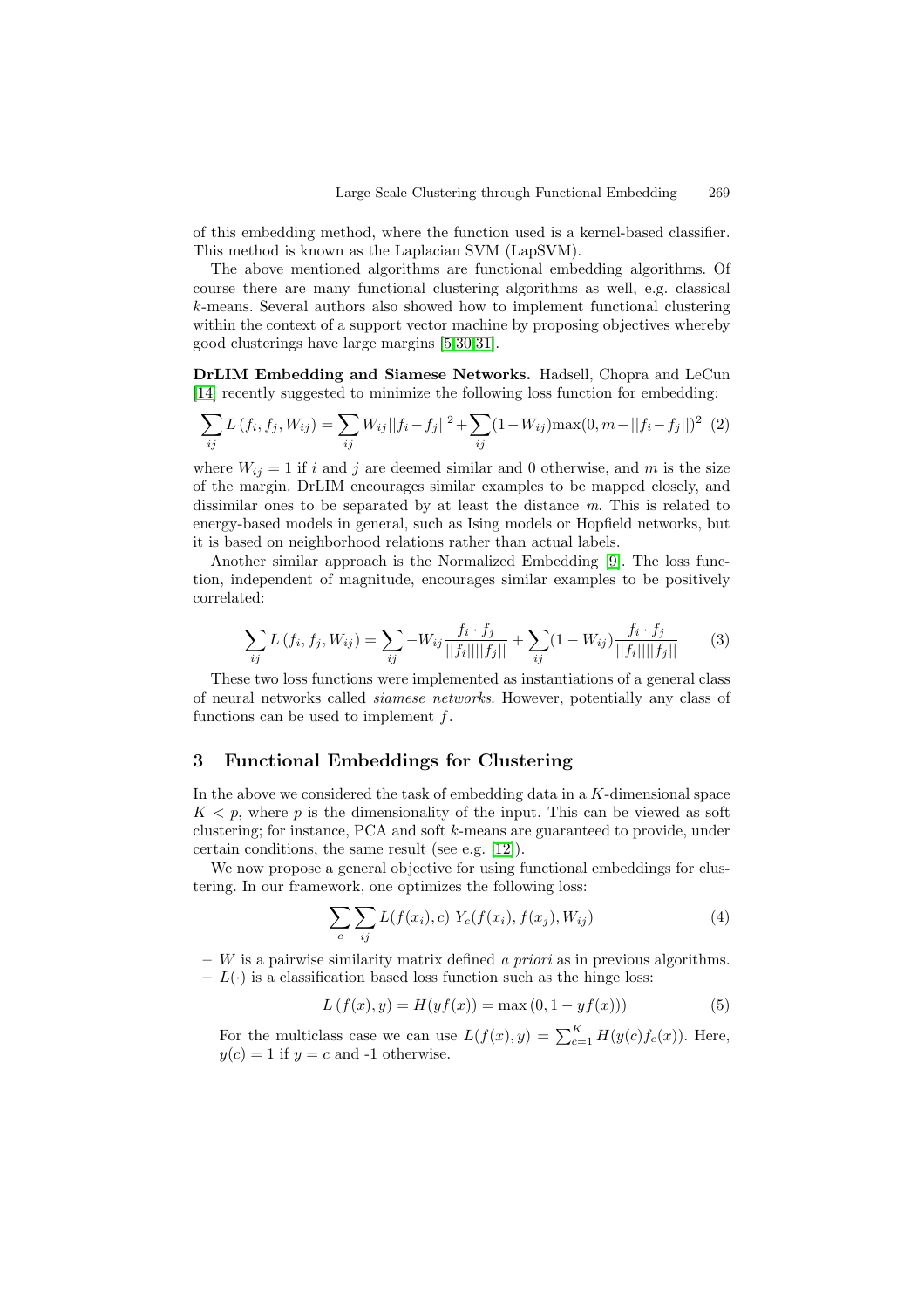$-V_c(f(x_i), f(x_j), W_{ii})$  encodes the weight to assign to point i being in cluster c. In the general case it can be a function of  $f(x_i)$ ,  $f(x_i)$  and the similarity score  $W_{ij}$ . Different choices of  $Y_c(\cdot)$  implement different algorithms.

This class of algorithms learns a clustering  $c(x) = \argmax f(x) \in \mathbb{R}^K$  (or  $c(x) = \text{sign}(f(x))$  in the two-class case). Our objective differs from usual clustering algorithms in that we use *pairs of examples* to learn the clustering. This objective is similar to embedding algorithms in that we essentially embed the data *at the same time as performing a clustering* by viewing the K-dimensional output as  $K$  clusters.

Intuitively, we directly encode into our clustering algorithm that neighbors with  $W_{ij} > 0$  should have the same cluster assignment. For example, one choice for  $Y_c(\cdot)$  that we explore in this paper, which we call NCutEmb, is as follows (two-class case,  $c \in \{\pm 1\}$ ):

<span id="page-4-0"></span>
$$
Y_c(f_i, f_j, W_{ij}) = \begin{cases} \eta^{(+)} & \text{if } \operatorname{sign}(f_i + f_j) = c \text{ and } W_{ij} = 1\\ -\eta^{(-)} & \text{if } \operatorname{sign}(f_j) = c \text{ and } W_{ij} = 0\\ 0 & \text{otherwise.} \end{cases}
$$
(6)

Equation [\(6\)](#page-4-0) assigns a pair of neighbors to the cluster with the most confident label from the pair. Examples  $x_j$  that are not neighbors of  $x_i$ , i.e. when  $W_{ij} = 0$ , are encouraged to fall into different clusters. Multiclass versions of NCutEmb are described in Section [3.3.](#page-7-0)

In the following we describe in detail some particular specializations of this objective function, and our particular implementation of it by training online by stochastic gradient descent using a set of functions implementable by a neural network.

#### **3.1 Balancing Constraint**

Many unconstrained clustering objective functions lead to a trivial solution, e.g., all the points end up in one single cluster, therefore it is often necessary to enforce some constraints. Even though we do not have access to label information, we can use the predicted labels to implement such constraints.

Unsupervised and semi-supervised learning (SSL) both usually make use of balancing constraints, albeit different since in SSL we have partial label information. In an unsupervised setting, the usual assumption is that each cluster should be reasonably large. For instance, RatioCut [\[15\]](#page-14-10) and NormalizedCut [\[24\]](#page-15-1) weigh, respectively, the cut by the number of vertices  $|c_i|$  in cluster  $c_i$  and its volume  $vol(c_i)$ , i.e., the sum of the weights on the edges. In [\[2\]](#page-14-11), the authors simply impose that each cluster has at least  $\frac{N}{K}$  examples, where N is the size of the training set and K, the number of clusters the training set and  $K$ , the number of clusters.

In a semi-supervised setting, the problem is somehow easier, as the labeled points provide an estimate of the class balance (if the examples are i.i.d.). In [\[17\]](#page-14-12), the author imposes that the fraction of each class in the unlabeled set is the same as in the labeled set. A similar constraint is used with low-density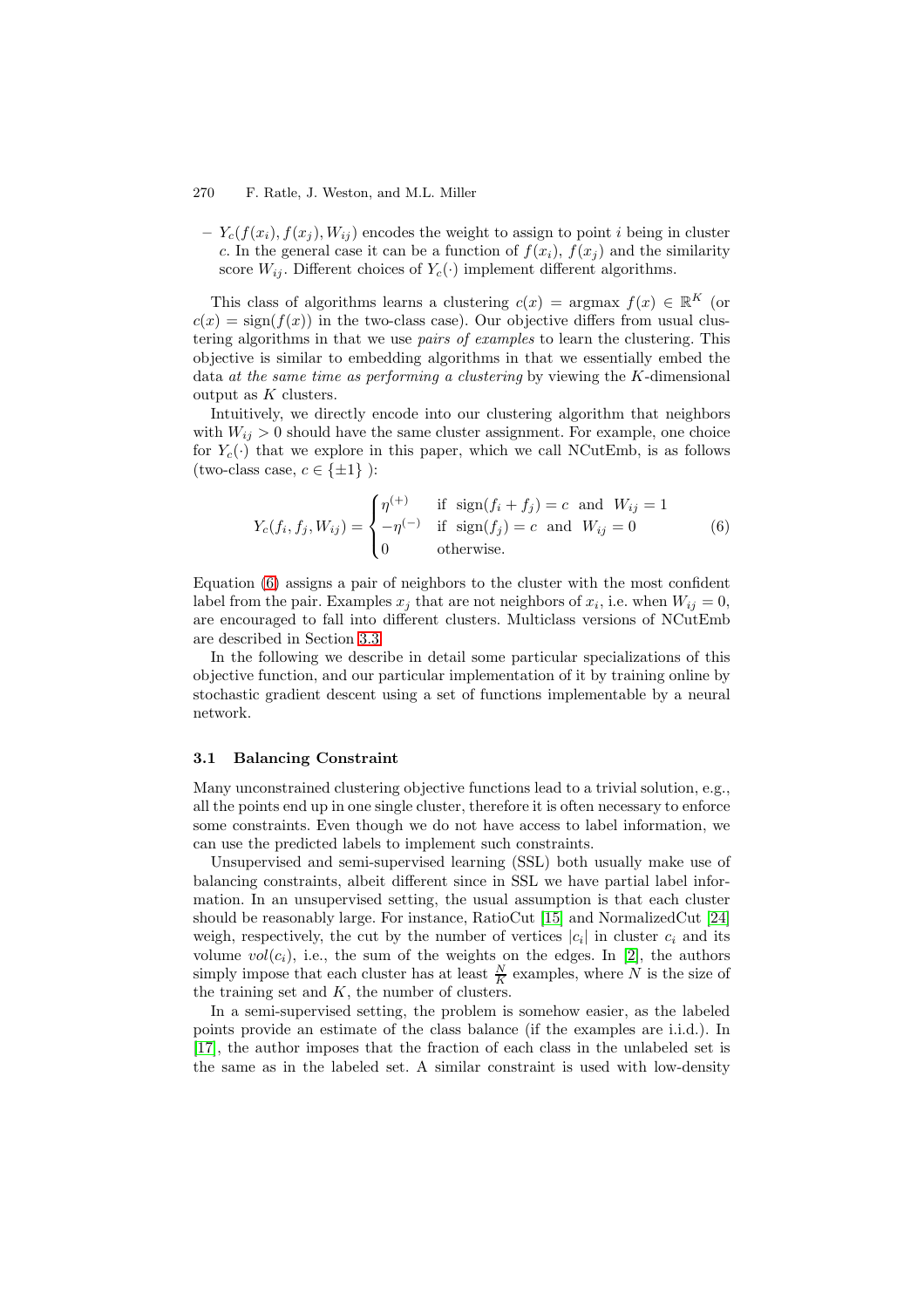| <b>Algorithm 1.</b> Two-class NCutEmb algorithm with hard constraints |  |  |  |
|-----------------------------------------------------------------------|--|--|--|
|                                                                       |  |  |  |

**for** each iteration **do** Pick  $x_i$  and  $x_j$  such that  $x_j \in \text{neighbour}(x_i)$ Find  $g = \operatorname{argmax}_{i,j}(|f(x_i)|, |f(x_j)|)$  and  $h = \operatorname{sign}(f(x_g))$ **if**  $seen(h) \leq \frac{N_t}{K} + \zeta$  **then** Update the network w.r.t. to  $\eta^{(+)}\nabla L(f(x_i), h)$  and  $\eta^{(+)}\nabla L(f(x_j), h)$ Update  $seen(h)$ , we assigned an example to cluster h **end if** Pick  $x_m$  and  $x_n$  such that  $x_n \notin \text{neighbour}(x_m)$ Find  $p = sign(x_m)$  and  $q = sign(x_n)$ Update the network w.r.t.  $\eta^{(-)} \nabla L(f(x_m), -q)$  and  $\eta^{(-)} \nabla L(f(x_m), -p)$ **end for**

<span id="page-5-1"></span><span id="page-5-0"></span>separation [\[10\]](#page-14-13). In [\[18\]](#page-14-14), the authors ignore examples of a class that has been seen more than its expected frequency, as provided by the labeled set.

Generally speaking, we can classify the constraints used in clustering simply as "hard" or "soft". We have tried both types, in the following way:

1. At each iteration, control the number of examples assigned to cluster  $c$ , denoted as  $seen(c)$ . We then define  $Y_c(\cdot)$  as

$$
Y_c(f_i, f_j, W_{ij}) = \begin{cases} \eta^{(+)} & \text{if } \operatorname{sign}(f_i + f_j) = c \text{ and } W_{ij} = 1 \text{ and} \\ seen(c) \le \frac{N_t}{K} + \zeta \\ -\eta^{(-)} & \text{if } \operatorname{sign}(f_j) = c \text{ and } W_{ij} = 0 \\ 0 & \text{otherwise.} \end{cases}
$$
(7)

where  $N_t$  is the number of examples seen at time t, K is the number of clusters and  $\zeta$  is a negative or positive factor allowing for some variation in cluster size. One can apply this constraint on a fixed-sized window of the last, e.g., 100 examples seen, which corresponds to a particular choice of the function  $seen(\cdot)$ .

2. Diminish the "learning rate" proportionally to the number of examples seen of each class.  $Y_c(\cdot)$  then becomes

$$
Y_c(f_i, f_j, W_{ij}) = \begin{cases} \frac{\eta^{(+)}}{\operatorname{seen}(c)+1} & \text{if } \operatorname{sign}(f_i + f_j) = c \text{ and } W_{ij} = 1\\ -\eta^{(-)} & \text{if } \operatorname{sign}(f_j) = c \text{ and } W_{ij} = 0\\ 0 & \text{otherwise.} \end{cases} \tag{8}
$$

where again  $seen(c)$  is the number of examples assigned to cluster c seen in the last  $100$  examples  $(+1$  to avoid zeros).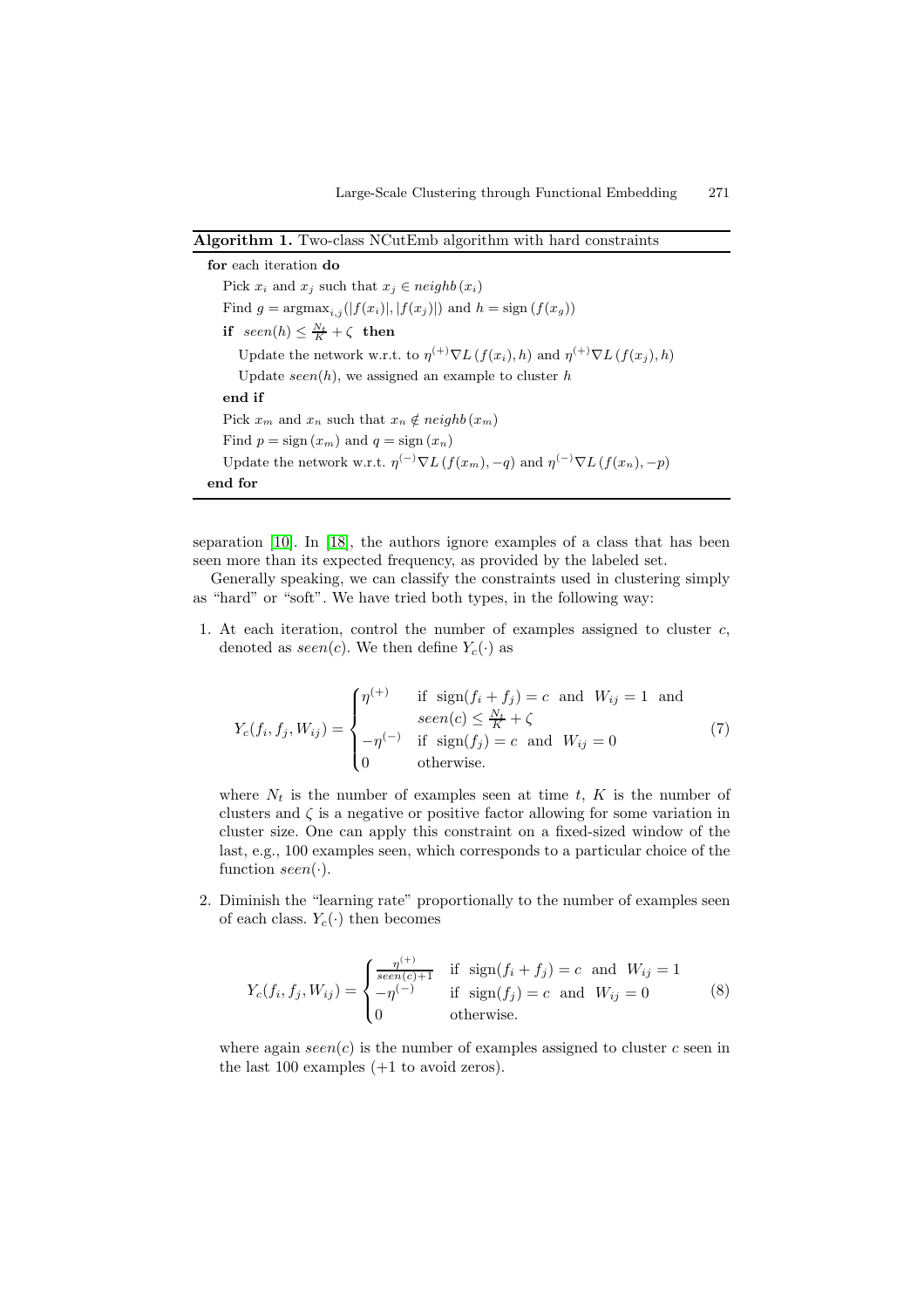| Algorithm 2. Two-class NCutEmb algorithm with soft constraints |  |
|----------------------------------------------------------------|--|
|----------------------------------------------------------------|--|

**for** each iteration **do** Pick  $x_i$  and  $x_j$  such that  $x_j \in \text{neighbour}(x_i)$ Find  $g = \operatorname{argmax}_{i,j}(|f(x_i)|, |f(x_j)|)$  and  $h = \operatorname{sign}(f(x_g))$ Update the network w.r.t. to  $\frac{\eta^{(+)}}{seen(h)+1} \nabla L(f(x_i), h)$  and  $\frac{\eta^{(+)}}{seen(c)+1} \nabla L(f(x_j), h)$ Update  $seen(h)$ , we assigned an example to cluster h Pick  $x_m$  and  $x_n$  such that  $x_n \notin \text{neighbour}(x_m)$ Find  $p = sign(x_m)$  and  $q = sign(x_n)$ Update the network w.r.t.  $\eta^{(-)} \nabla L(f(x_m), -q)$  and  $\eta^{(-)} \nabla L(f(x_m), -p)$ **end for**

The hard constraint is similar to the approaches described in [\[2](#page-14-11)[,18\]](#page-14-14), while the soft constraint is very similar to the optimal learning rate for stochastic k-means, as reported in [\[8\]](#page-14-15). These approaches will be referred to as  $NCutEmb<sup>h</sup>$ and NCutEmb<sup>s</sup>, respectively.

# **3.2 Two-Class Clustering**

In a two-class setting, we employ a neural network  $f(x)$  with one output  $y \in$  $\{\pm 1\}$ , trained online via stochastic gradient descent. We employ either a hard constraint (Algorithm [1\)](#page-5-0) or a soft constraint (Algorithm [2\)](#page-5-1). In these algorithms,  $neighb(x_i)$  refers to the neighborhood of  $x_i$ .

Simply put, similar points are pushed towards the same label. In the case of dissimilar points, the points are pulled in opposite classes. We use two different learning rates  $\eta^{(+)}$  and  $\eta^{(-)}$ . The latter is used to pull non-neighbors in different classes and is typically smaller. The idea behind the method is illustrated in classes and is typically smaller. The idea behind the method is illustrated in Figure [1.](#page-6-0)



<span id="page-6-0"></span>Fig. 1. Clustering using NCutEmb. A hyperplane that separates neighbors is pushed to classify them in the same class (**left**; the classifier cuts through an edge of the graph and is pushed upwards), whilst one that classifies non-neighbors in the same class is modified to separate them (**right**; the hyperplane is pushed to separate the unconnected points).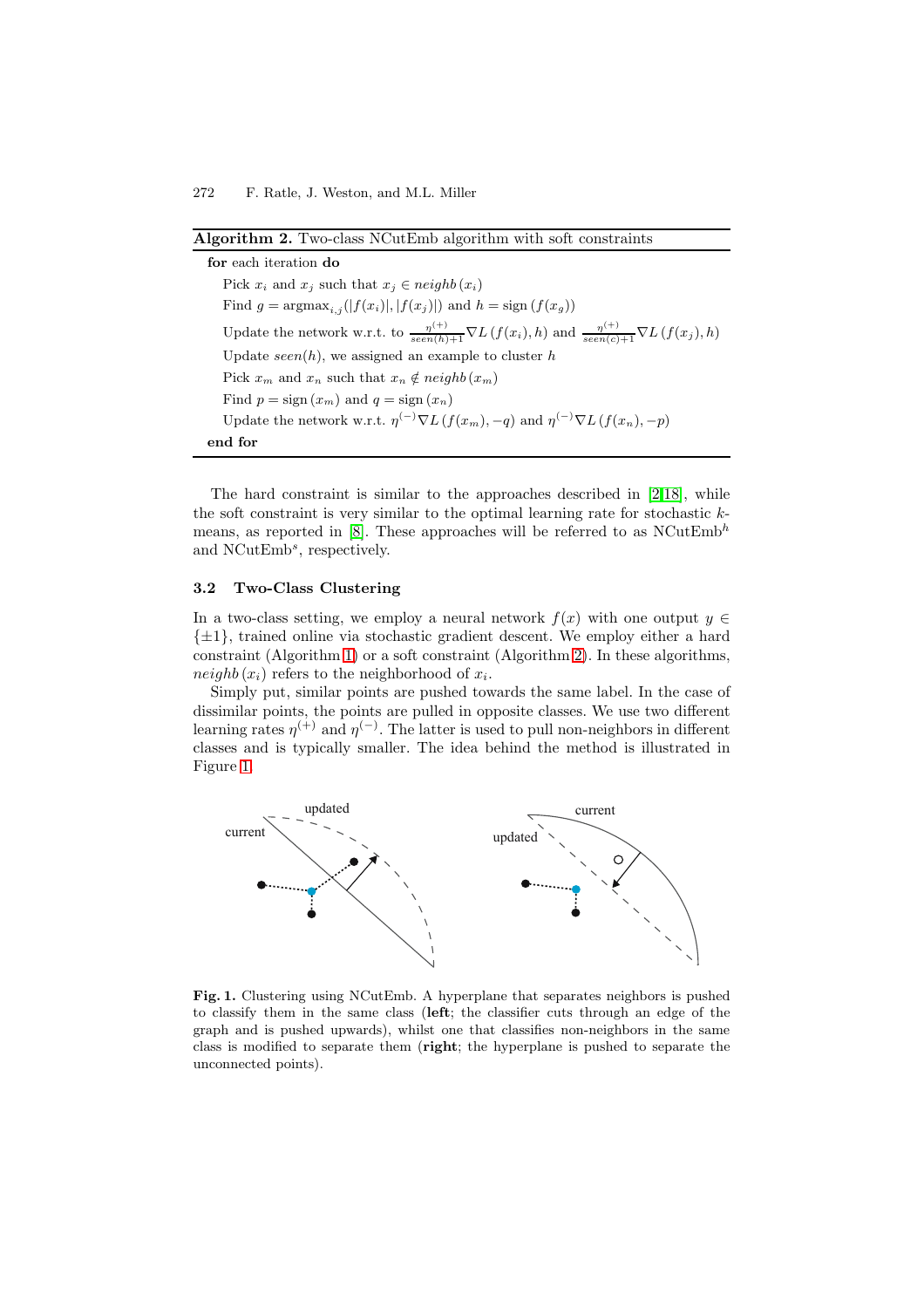### <span id="page-7-0"></span>**3.3 The Multiclass Case**

In the multiclass setting, we also tried two alternative approaches.

1. The same strategy as binary case: push neighbors towards the **most confi**dent label, i.e., if we define the most confident example of a pair as

 $m(f_i, f_j) = \operatorname{argmax}_{i,j} (\operatorname{max}(f_i), \operatorname{max}(f_j)))$ 

then we can define the function  $Y_c(\cdot)$  using:

$$
Y_c(f_i, f_j, W_{ij}) = \begin{cases} \eta^{(+)} & \text{if } \operatorname{argmax} f_{m(f_i, f_j)} = c \text{ and } W_{ij} = 1\\ -\eta^{(-)} & \text{if } \operatorname{argmax} f_j = c \text{ and } W_{ij} = 0\\ 0 & \text{otherwise.} \end{cases}
$$
(9)

The balancing constraint can then be enforced in a hard way by a fixed-sized window, as in the binary case.

2. Push towards the K clusters simultaneously, with one learning rate  $\eta$  per class, weighted by the outputs of the point with the most confident label. That is,

$$
Y_c(f_i, f_j, W_{ij}) = \begin{cases} \eta_c & \text{if } W_{ij} = 1\\ 0 & \text{otherwise} \end{cases}
$$
 (10)

where

$$
\eta_c \leftarrow \eta^{(+)} f_c(x_i)
$$

The balancing constraint is soft, i.e, the learning rate decreases with the size of the cluster.

These approaches will be referred to as  $NCutEmb^{max}$  and  $NCutEmb^{all}$ . In the latter approach, the softmax(·) function is used at the output of  $f(\cdot)$  in order to have  $f(x_i) \in [0,1]$ :

$$
\text{softmax}(y_1, ..., y_k) = \frac{\exp(y_i)}{\sum_i \exp(y_i)}
$$

This is a common technique in Neural Networks [\[7\]](#page-14-16).

#### **3.4 Large-Scale Extension**

Building a graph *a priori* is not feasible when dealing with very large datasets (i.e., millions of examples). One can easily avoid this step by computing neighbors on the fly with epsilon-balls or local weighted distances. Indeed, whenever two points are picked, it is straightforward to verify a condition such as

$$
||x_i - x_j|| < \epsilon
$$

where  $\epsilon$  is a neighborhood parameter. Note that any similarity measure can be used. For efficiency purposes, a table with the neighbors found up to date can be kept in memory.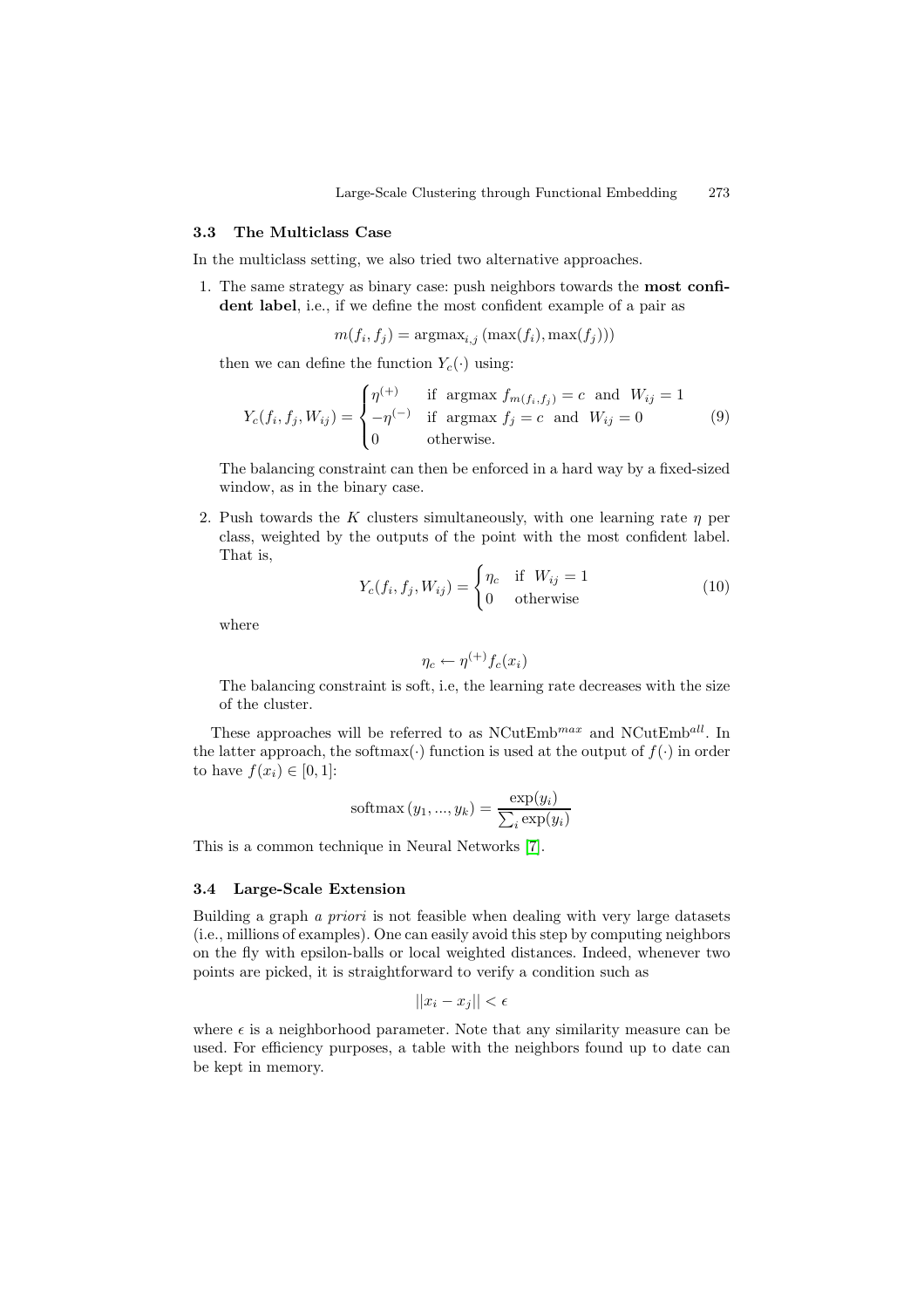# **4 Experiments**

Table [1](#page-8-0) summarizes the small-scale datasets that have been used throughout Section 4. g50c, text and usps are datasets that are often used in the semisupervised learning literature (e.g., [\[10](#page-14-13)[,11\]](#page-14-17)). Numerous clustering techniques were applied to the usps digit dataset in [\[29\]](#page-15-11). The authors, however, studied two subsets of 2 and 4 digits. In this paper we consider the 10 usps classes.

The datasets bcw (Breast Cancer Wisconsin) and glass (Glass Identification) are taken from the UCI repository [\[1\]](#page-14-18). The ellips dataset consists of four 50 dimensional ellipses connected by one extremity.

<span id="page-8-1"></span>In order to have a relative measure of class imbalance, which will be useful for the clustering section, we define the degree of class imbalance (DCI):

$$
DCI = \frac{1}{N} \left( \frac{1}{K - 1} \sum_{k} \left( |c_k| - \frac{N}{K} \right)^2 \right)^{\frac{1}{2}}
$$
(11)

This is the standard deviation of the clusters with respect to the "expected value" of the size of clusters  $c_k$  in a balanced problem, divided by  $N$ , the number of examples. A DCI of 0 thus represents a perfectly balanced problem. Simply taking the ratio between the biggest and smallest classes would not take into account the variability across all the classes in a multiclass setting.

### **4.1 Functional vs. Explicit Embedding**

We first performed some experiments that aimed at comparing embedding methods as a justification of the use of functional embedding for clustering. To this end, we have used the g50c, text and usps datasets. We provide results for explicit and functional DrLIM, and these are compared with Laplacian Eigenmaps. The goal is to reach a value as close as possible to LE, as DrLIM is an approximate method. However, the latter has the advantage of being useful on much larger datasets as it does not require costly operations such as matrix inversion. The performance criterion that has been used is the fraction of embedded points

<span id="page-8-0"></span>**Table 1.** Small-scale datasets used throughout the experiments. g50c, text and usps are used in Section 4.1, while all datasets are used in Section 4.2.

| data set | classes | dims | points | $DCI \times 100$ |
|----------|---------|------|--------|------------------|
| g50c     | 2       | 50   | 550    | $\mathbf{0}$     |
| text     | 2       | 7511 | 1946   | 0.87             |
| bcw      | 2       | 9    | 569    | 21.19            |
| ellips   | 4       | 50   | 1064   | 12.21            |
| glass    | 6       | 10   | 214    | 13.89            |
| usps     | 10      | 256  | 2007   | 2.83             |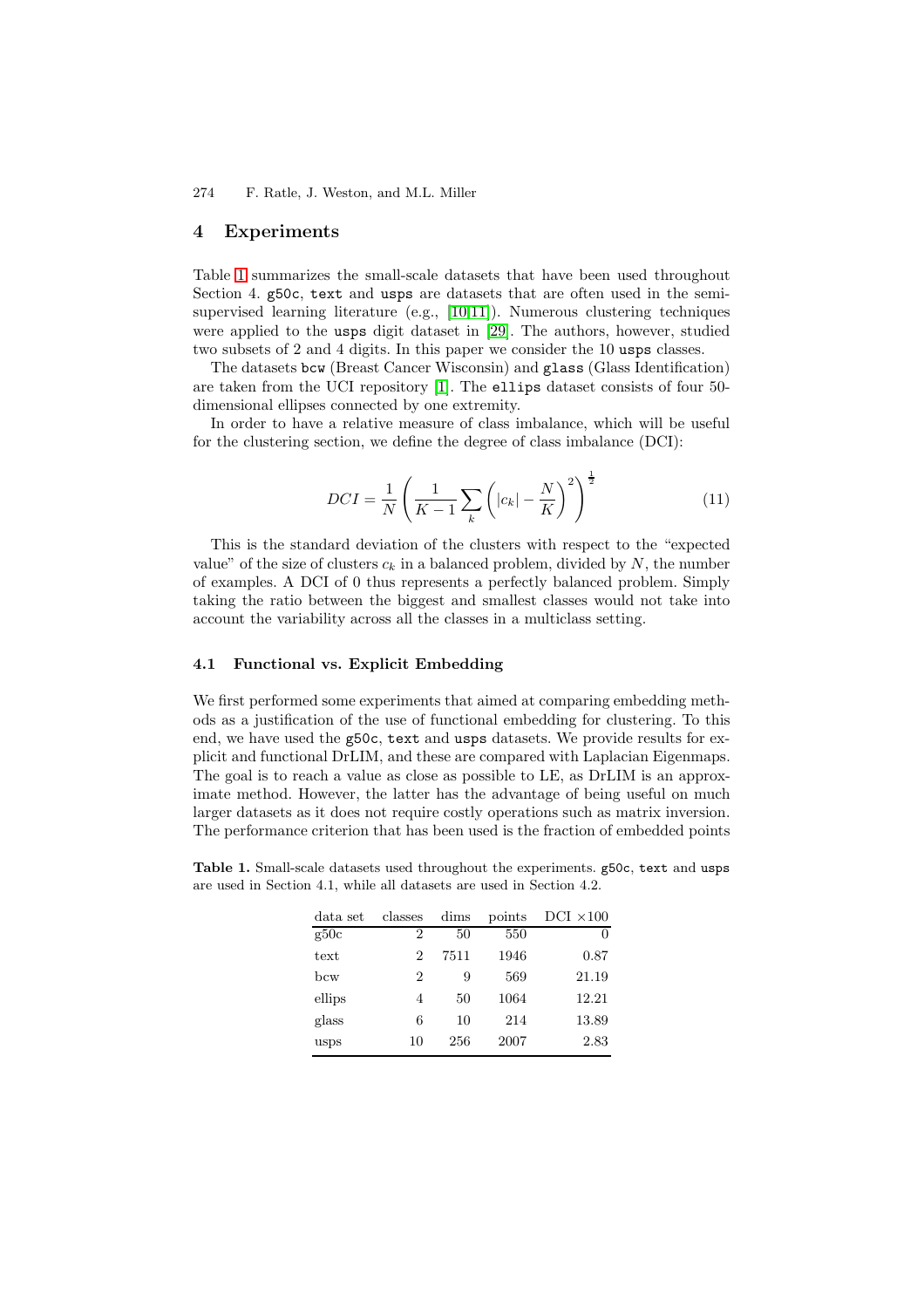that do not share the same label with their nearest neighbor, i.e.,

<span id="page-9-1"></span>
$$
L_{embed}(f_1, ..., f_n, \alpha) = \frac{1}{N} \sum_{i=1}^{n} \delta(f_i, f_{nn(i)})
$$
\n(12)

where  $f_{nn(i)}$  is  $f_i$ 's nearest neighbor in the embedding (the relation needs not be mutual),  $\alpha$  are the parameters, N is the size of the training set, and

$$
\delta\left(f_i, f_{nn(i)}\right) = \begin{cases} 0 \text{ if } y_i = y_{nn(i)} \\ 1 \text{ if } y_i \neq y_{nn(i)} \end{cases}
$$

Here,  $y_i$  designates the label of  $f_i$ . We have chosen this criterion because unlike Eq. [1,](#page-1-0) it does not depend on the specific weights  $W_{ij}$  that are used for each dataset.

Table [2](#page-9-0) reports the best values of the embedding criterion obtained. The number of iterations required to achieve that result is given in brackets. The results are compared against Laplacian Eigenmaps. Both LE and DrLIM are assessed using the criterion of Eq. [12.](#page-9-1) We have tried both a linear network ("Linear") and a one-hidden layer network ("NN"). The linear network performed best for the g50c dataset, while the NN performed better for the text and usps datasets. For all the methods, the number of neighbors was optimized. An appropriate learning rate was selected for nf-DrLIM and f-DrLIM.

It can be observed from Table [2](#page-9-0) that functional DrLIM provides a gain of accuracy compared to its non-functional counterpart, and requires a smaller number of iterations. Using a functional model rather than a point-based one appears more important than the choice of the class of functions used within such a model. Indeed, even though there are differences specific to each dataset between a linear network and a one hidden layer network, the differences between functional and point-based methods are larger, in terms of both convergence speed and value of the embedding criterion.

<span id="page-9-0"></span>**Table 2.** Lowest obtained value of the embedding criterion (Eq. [12\)](#page-9-1) for LE, functional DrLIM and non-functional DrLIM, on an average of 10 runs. Low values indicate that points sharing the same label are mapped closely. The number of iterations (in iterations  $\times 10^3$ ) to reach a minimum value for f-DrLIM and nf-DrLIM is given in brackets. Convergence is considered achieved when the value of the embedding criterion stops decreasing. The neural network has one hidden layer and 5, 40 and 40 hidden units for the three datasets, respectively. For every dataset, the appropriate learning rate was selected.

|                  | g50c        | text        | usps                     |
|------------------|-------------|-------------|--------------------------|
| LE               | $7.45$ [-]  | $10.69$ [-] | $7.28$ $\lceil - \rceil$ |
| nf-DrLIM         | 12.82 [100] | 29.58 [70]  | $11.55$ [80]             |
| f-DrLIM (Linear) | $7.14$ [50] | 14.18 [50]  | $10.02$ [70]             |
| f-DrLIM (NN)     | 7.55 [80]   | 12.00 [40]  | 8.99 [70]                |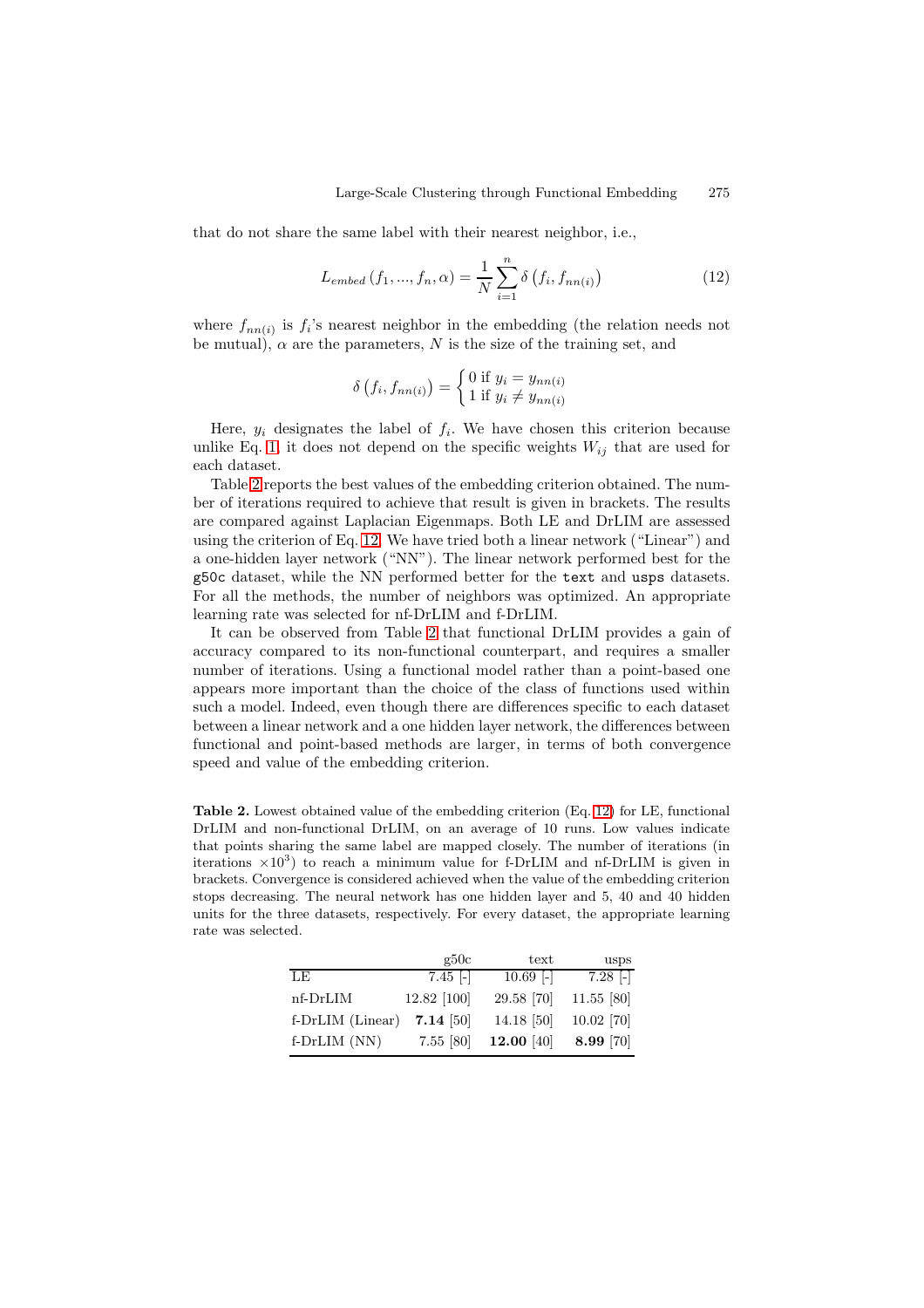The network that has been trained using functional DrLIM can be applied to any other data point; we thus avoid the out-of-sample problem, as we have a functional relationship between the high-dimensional input and the output. The fact that functional DrLIM is also more accurate and faster than the pointbased method further encourages the use of functional methods for embedding. Indeed, the difference with the values obtained with LE, towards which we wish to converge, is small. Note that LE optimizes the criterion of Eq. [1,](#page-1-0) but we make the assumption that a good embedding will minimize both Eq. [1](#page-1-0) and [12.](#page-9-1)

#### **4.2 Small-Scale Clustering Experiments**

Here, all the datasets from Table [1](#page-8-0) are used. We compare the NCutEmb algorithm to k-means and spectral clustering (the algorithm presented in [\[20\]](#page-15-0)). For spectral clustering, a  $k$ -nearest neighbor graph (sc-knn) and a full radial basis function graph (sc-rbf) have been used for the calculation of the weights, and the corresponding parameters (k and  $\sigma$ ) have been selected. For the NCutEmb method, we have selected for each experiment the appropriate number of neighbors for W (typically 10, 50 or 100) and learning rate (a value between 0.001 and 1).

Tables [3](#page-10-0) and [4](#page-11-0) report the cluster assignment error for two-class and multiclass problems, respectively. The cluster assignment error is simply the fraction of points for which  $c_i \neq y_i$ , where  $c_i$  is the cluster in which we assign  $x_i$ . This has to be calculated considering all permutations from clusters to indices. When confronted to a large number of classes, one can use optimization techniques to solve this problem, as underlined in [\[27\]](#page-15-12). For the small-scale experiments, training times ranged approximately from 5 seconds (bcw) to a minute (usps) on a standard PC.

The results show that the NCutEmb method performs either similarly or provides superior performance than conventional clustering algorithms. Since we have other benefits when using NCutEmb, such as the availability of a functional model and the scalability to large datasets, the approach is quite attractive. For

<span id="page-10-0"></span>**Table 3.** Cluster assignment error (%) on two-class small-scale datasets with the NCutEmb method, compared to k-means and spectral clustering. The spectral clustering algorithms have been optimized over the choice of  $\sigma$  and k. Each value is averaged over 10 random replications of the initial dataset. A linear network was used for bcw and text, while a one-hidden layer NN with 5 hidden units was used for g50c.

|                      | bcw  | g50c | text |
|----------------------|------|------|------|
| $k$ -means           | 3.89 | 4.64 | 7.26 |
| sc-rbf               | 3.94 | 5.56 | 6.73 |
| sc-knn               | 3.60 | 6.02 | 12.9 |
| NCutEmb <sup>h</sup> | 3.63 | 4.59 | 7.03 |
| NCutEmb <sup>s</sup> | 3.15 | 4.41 | 7.89 |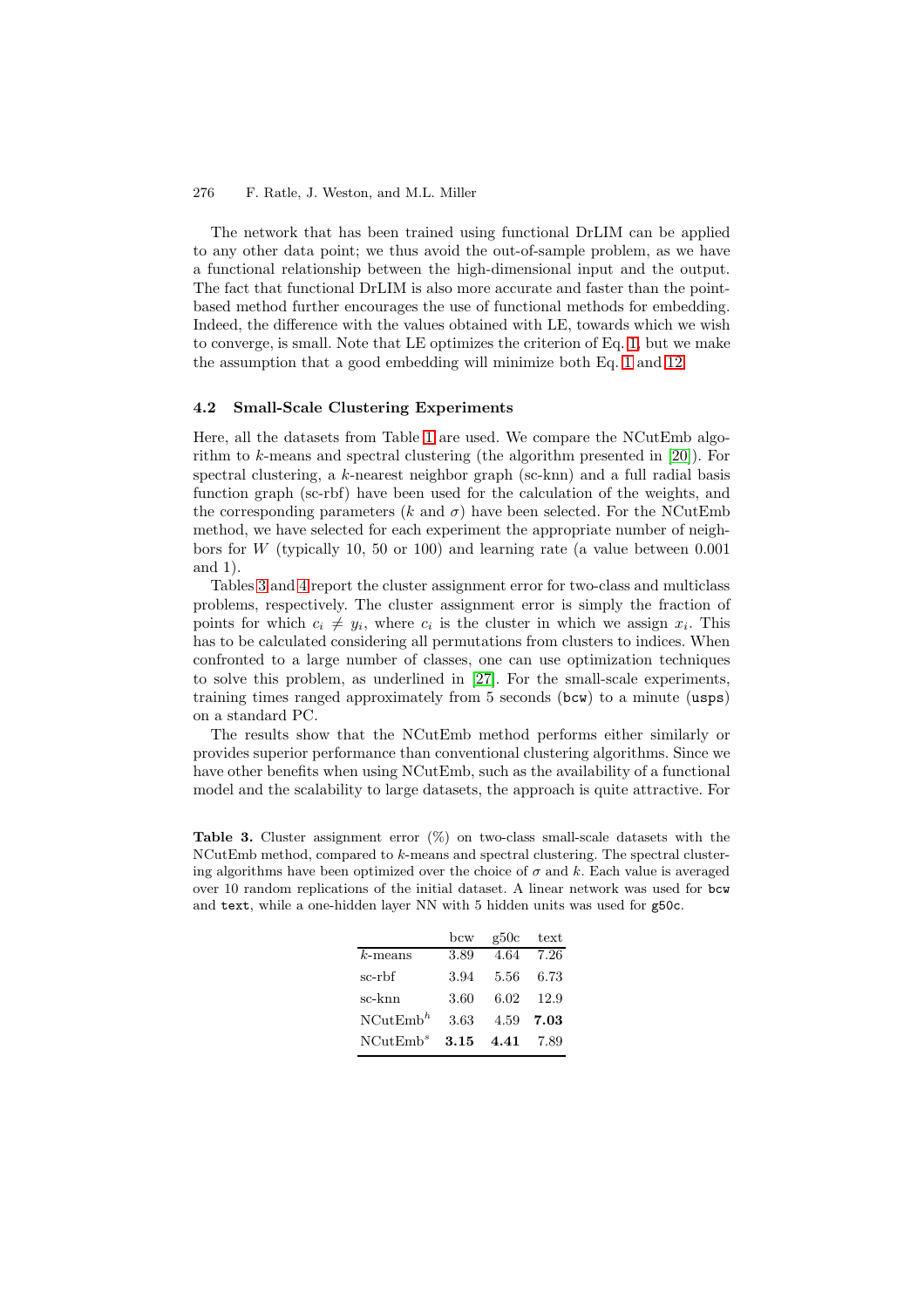<span id="page-11-0"></span>**Table 4.** Cluster assignment error (%) on multiclass small-scale datasets with the NCutEmb method, compared to k-means and spectral clustering. The spectral clustering algorithms have been optimized over the choice of  $\sigma$  and k. Each value is averaged over 10 random replications of the initial dataset. A linear network was used for ellips while a one-hidden layer network with 3 hidden units was used for glass and 40 hidden units for usps.

|                        | ellips |                  | glass usps |
|------------------------|--------|------------------|------------|
| $k$ -means             | 20.29  | 25.71 30.34      |            |
| sc-rbf                 | 10.16  | 39.30 32.93      |            |
| sc-knn                 |        | 2.51 40.64 33.82 |            |
| $NCutEmb^{max}$        |        | 4.76 24.58 19.36 |            |
| NCutEmb <sup>all</sup> |        | 2.75 24.91 19.05 |            |

the two-class datasets, the difference between the type of constraint used appears minor.

Regarding the multiclass experiments, it is interesting to study the performance of the methods with respect to the class imbalance of each dataset. NCutEmb<sup>all</sup> outperforms the other methods (except sc-knn) for the ellips dataset, which is very imbalanced. However, the glass dataset is also imbalanced, and both  $NCutEmb^{all}$  and  $NCutEmb^{max}$  perform well. Consequently, it is hard to draw any conclusion regarding the superior ability of one method or another to handle clusters of different sizes; the two methods can handle them well given the right parameters.

On average, NCutEmb appears superior to both k-means and spectral clustering on the datasets that we have used. This is a surprising result, as we could expect spectral clustering to be the "ground truth" result, as with LE in Section 4.1. However, this could be the effect of the use of a one-stage approach for the optimization. Indeed, even if a good embedding is obtained with spectral clustering, the clustering stage might be poor (and vice versa). Performing the embedding and clustering tasks simultaneously seems to overcome this problem. We note, however, that similarly to  $k$ -means, the method performs better when clusters are close to Gaussian objects. Since NCutEmb is neighborhood based, we cannot expect good performance with highly complex clusters. If  $||x_i - x_j|| < \epsilon$ , we must have a high probability that  $x_i$  and  $x_j$  truly belong to the same cluster. In other words, the smoothness assumption must hold.

We then conducted a series of experiments where we split the datasets in order to obtain a test error, as an estimation of the out-of-sample error. In the following experiments, 70% of the data is used for training, and the error is calculated on the remaining 30%, which has not been seen. Tables [5](#page-12-0) and [6](#page-12-1) report this error for two-class and multiclass methods.

We note that the difference between clustering error and out-of-sample error is small for each dataset. A network that has been trained on a large enough set of examples can cluster new points accurately.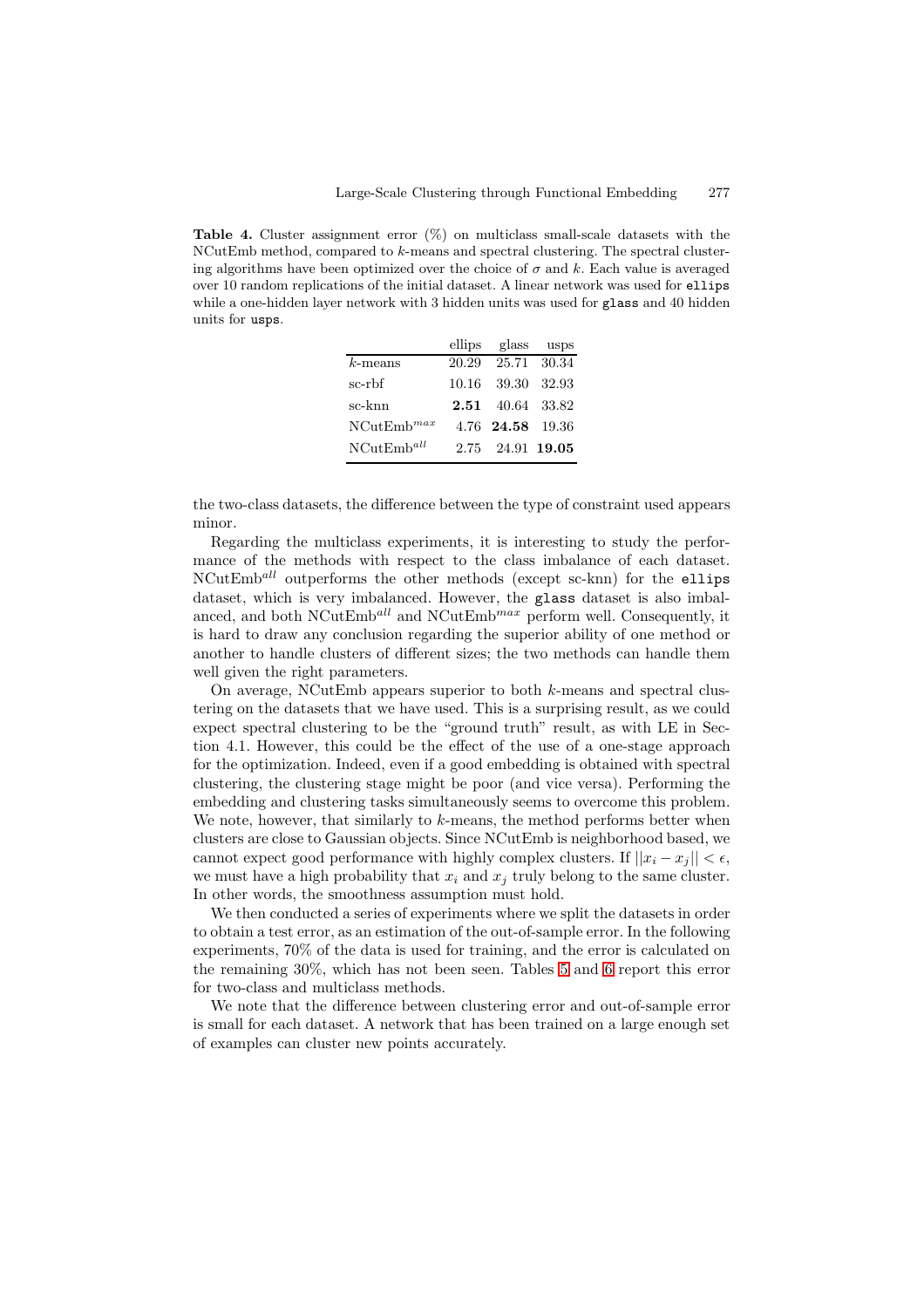|                                | bcw | $g50c$ text       |           |
|--------------------------------|-----|-------------------|-----------|
| $k$ -means                     |     | $4.22 \quad 6.06$ | - 8.75    |
| NCutEmb <sup>h</sup> 3.21 6.06 |     |                   | - 7.68    |
| $NCutEmb^s$ 3.64               |     |                   | 6.36 7.38 |

<span id="page-12-0"></span>**Table 5.** Test error (i.e., out-of-sample error) for the two-class datasets  $(\%)$ 

<span id="page-12-1"></span>**Table 6.** Test error (i.e., out-of-sample error) for the multiclass datasets  $(\%)$ 

|                        | ellips |                   | glass usps |
|------------------------|--------|-------------------|------------|
| $k$ -means             |        | 20.85 28.52 29.44 |            |
| $NCutEmb^{max}$        |        | 5.11 25.16 20.80  |            |
| NCutEmb <sup>all</sup> |        | 2.88 24.96 17.31  |            |

## **4.3 Large-Scale Clustering Experiments**

Here, we repeat the experiments of the previous section with the MNIST digits database, consisting of 60,000 training examples and 10,000 test examples of digits 0 to 9. Each image has  $28 \times 28$  pixels. MNIST is a fairly well balanced dataset ( $DCI \times 100$  of 0.57 using Eq. [11\)](#page-8-1). NCutEmb requires about 60 minutes to converge to an optimum on a database such as MNIST. For visualization purposes, projections of MNIST data are shown in Fig. [2](#page-13-0) using Laplacian Eigenmaps. Only a subset of 3000 examples is projected in Fig. [2](#page-13-0) because of computational limitations, as LE requires the eigenvectors of the similarity matrix of the data.

<span id="page-12-2"></span>**Table 7.** Clustering the MNIST database with the NCutEmb<sup>max</sup> and NCutEmb<sup>all</sup> methods, compared to k-means, for different numbers of clusters. The training error (i.e., clustering error) and the test error (out-of-sample error) are provided. A onehidden layer network with 40 units has been used for the 10 and 20 clusters problems, and 80 units for the 50 clusters problem.

| $#$ clusters | method train test                               |             |
|--------------|-------------------------------------------------|-------------|
| 50           | $k$ -means 18.46 17.70                          |             |
|              | NCutEmb <sup><math>max</math></sup> 13.82 14.23 |             |
|              | NCutEmb <sup>all</sup>                          | 18.67 18.37 |
| 20           | $k$ -means 29.00 28.03                          |             |
|              | $NCutEmb^{max}$ 20.12 23.43                     |             |
|              | $NCutEmb^{all}$ 17.64 21.90                     |             |
| 10           | $k$ -means 40.98 39.89                          |             |
|              | NCutEmb <sup><math>max</math></sup> 21.93 24.37 |             |
|              | $NCutEmball$ 24.10 24.90                        |             |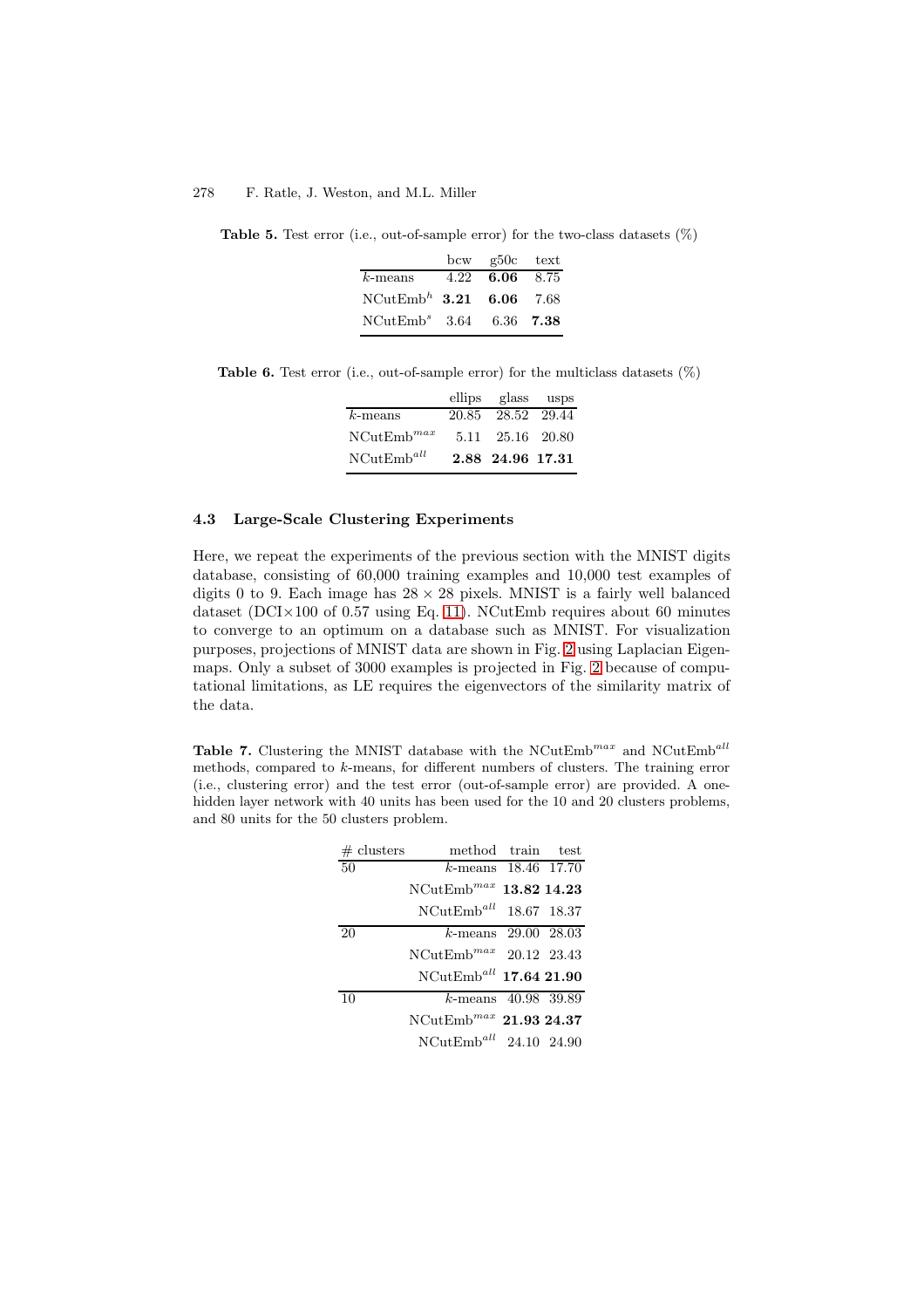

<span id="page-13-0"></span>**Fig. 2.** Projections of an MNIST subset using Laplacian Eigenmaps with a nearestneighbor graph

Table [7](#page-12-2) presents the training and test error of the network used to cluster MNIST. We compare our method to k-means. For 10 and 20 clusters, NCutEmb<sup>*max*</sup> and NCutEmb<sup>*all*</sup> provide equivalent error rates. We seem to achieve a much better performance than k-means in most cases, except with  $NCutEmb<sup>all</sup>$  using 50 clusters. This may be due to the fact that within this approach, we push neighbors towards all classes at each iteration. It is interesting to note that the gap with k-means is reduced when increasing the number of clusters. This could be expected; the more groups we use to divide the dataset, the more simple these groups become in their structure. With a very large number of clusters, NCutEmb and k-means should be expected to provide the same results.

# **5 Conclusion**

We have presented a framework for data clustering based on functional models for dimensionality reduction optimized by stochastic gradient descent. Our framework suggests direct algorithms for clustering using an embedding approach rather than the two-stage approach of spectral clustering. The experiments have shown that using this approach brings about many benefits: (i) the algorithms scale well as we do not need to compute eigenvectors, (ii) a model is available and can be applied to new data points, and (iii) the method provides superior results on average than spectral clustering or k-means.

Some limitations were highlighted, however, in the way it can handle highly non-linear datasets. The more we violate the smoothness assumption, the more chance that pairs of neighbors do not belong to the same cluster and the less accurate the method is expected to be. However, this limitation is dependent on the method for choosing neighbors: if one has a way of choosing pairs of neighbors which can guarantee they belong to the same cluster, then the method can perform well.

We believe that this approach could be of great use in many important applications areas where new examples are continuously available.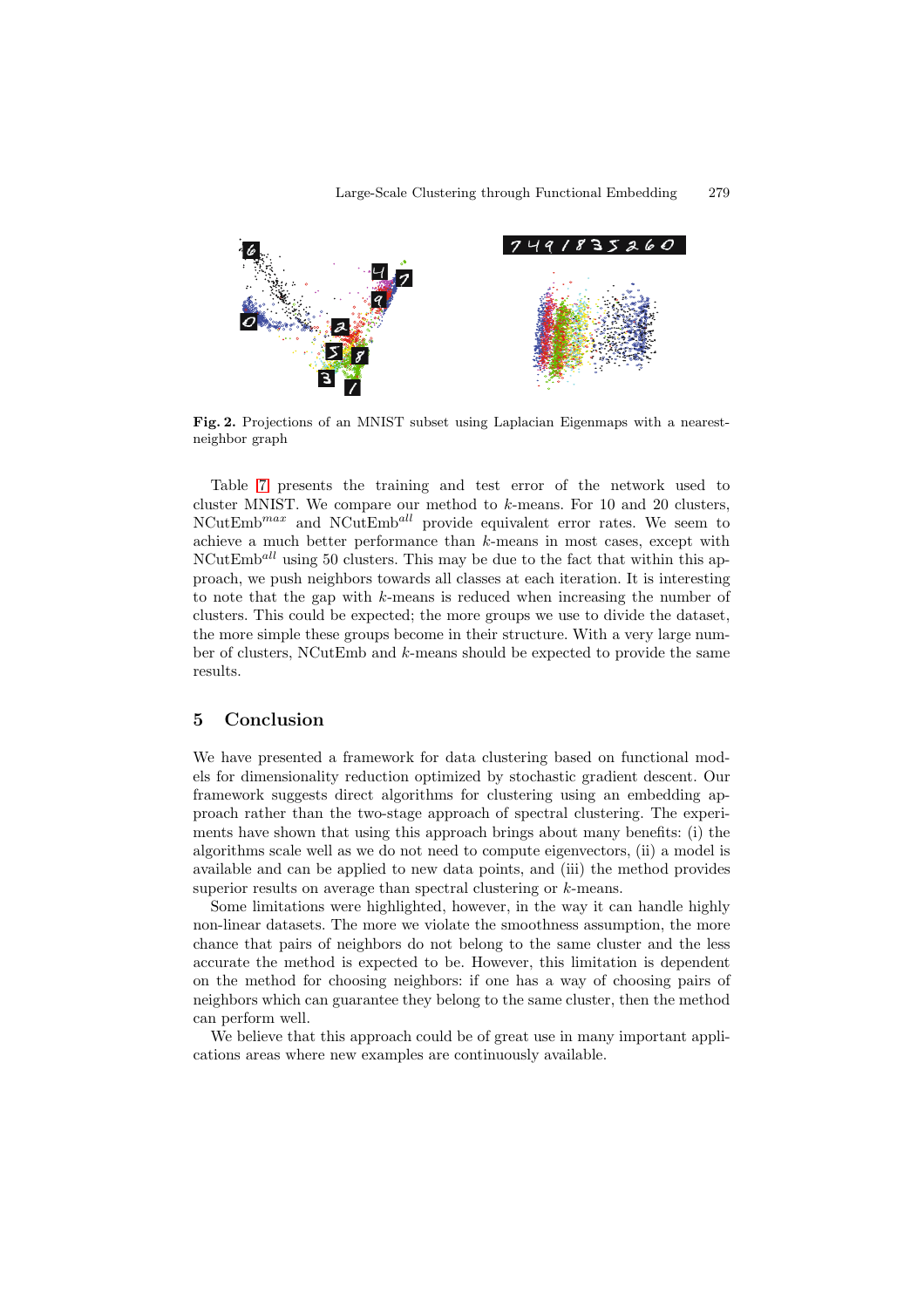# **Acknowledgements**

The authors thank the anonymous reviewers for their comments. FR is funded by the Swiss National Science Foundation (grant no.105211-107862).

# <span id="page-14-18"></span><span id="page-14-11"></span><span id="page-14-2"></span>**References**

- 1. Asuncion, A., Newman, D.J.: UCI machine learning repository (2007)
- 2. Banerjee, A., Gosh, J.: Scalable clustering algorithms with balancing constraints. Data Mining and Knowledge Discovery 13(3), 365–395 (2006)
- <span id="page-14-1"></span>3. Belkin, M., Niyogi, P.: Laplacian eigenmaps for dimensionality reduction and data representation. Neural Computation 15(6), 1373–1396 (2003)
- <span id="page-14-3"></span>4. Belkin, M., Niyogi, P., Sindhwani, V.: Manifold regularization: a geometric framework for learning from Labeled and Unlabeled Examples. Journal of Machine Learning Research 7, 2399–2434 (2006)
- <span id="page-14-0"></span>5. Ben-Hur, A., Horn, D., Siegelmann, H.T., Vapnik, V.: Support vector clustering. Journal of Machine Learning Research 2, 125–137 (2001)
- <span id="page-14-6"></span>6. Bengio, Y., Delalleau, O., Le Roux, N., Paiement, J.-F., Vincent, P., Ouimet, M.: Learning eigenfunctions links spectral embedding and kernel PCA. Neural Computation 16(10), 2197–2219 (2004)
- <span id="page-14-16"></span>7. Bishop, C.M.: Neural Networks for Pattern Recognition. Oxford University Press, USA (1995)
- <span id="page-14-15"></span>8. Bottou, L.: Stochastic learning. In: Bousquet, O., von Luxburg, U., Rätsch, G. (eds.) Machine Learning 2003. LNCS (LNAI), vol. 3176, pp. 146–168. Springer, Heidelberg (2004)
- <span id="page-14-8"></span>9. Bromley, J., Bentz, J.W., Bottou, L., Guyon, I., LeCun, Y., Moore, C., Sackinger, E., Shah, R.: Signature verification using a siamese time delay neural network. International Journal of Pattern Recognition and Artificial Intelligence 7(4) (August 1993)
- <span id="page-14-13"></span>10. Chapelle, O., Zien, A.: Semi-supervised classification by low density separation. In: AISTATS, pp. 57–64 (January 2005)
- <span id="page-14-17"></span>11. Collobert, R., Sinz, F., Weston, J., Bottou, L.: Large scale transductive SVMS. Journal of Machine Learning Research 7, 1687–1712 (2006)
- <span id="page-14-9"></span><span id="page-14-4"></span>12. Ding, C., He, X.: K-means clustering via principal component analysis. In: Proc. of the Int. Conference on Machine Learning (ICML 2004) (2004)
- 13. Gong, H.F., Pan, C., Yang, Q., Lu, H.Q., Ma, S.: Neural network modeling of spectral embedding. In: BMVC 2006, p. I–227 (2006)
- <span id="page-14-5"></span>14. Hadsell, R., Chopra, S., LeCun, Y.: Dimensionality reduction by learning an invariant mapping. In: Proc. Computer Vision and Pattern Recognition Conference (CVPR 2006). IEEE Press, Los Alamitos (2006)
- <span id="page-14-10"></span>15. Hagen, L., Kahng, A.: New spectral methods for ratio cut partitioning and clustering. IEEE Trans. on Computer Aided-Design 11(9), 1074–1085 (1992)
- <span id="page-14-7"></span>16. He, X., Yan, S.C., Hu, Y., Niyogi, P., Zhang, H.J.: Face recognition using laplacianfaces. IEEE Trans. PAMI 27(3), 328
- <span id="page-14-12"></span>17. Joachims, T.: Transductive inference for text classification using support vector machines. In: International Conference on Machine Learning, ICML (1999)
- <span id="page-14-14"></span>18. Karlen, M., Weston, J., Erken, A., Collobert, R.: Large scale manifold transduction. In: Proc. of the Int. Conference on Machine Learning (ICML 2008) (2008)